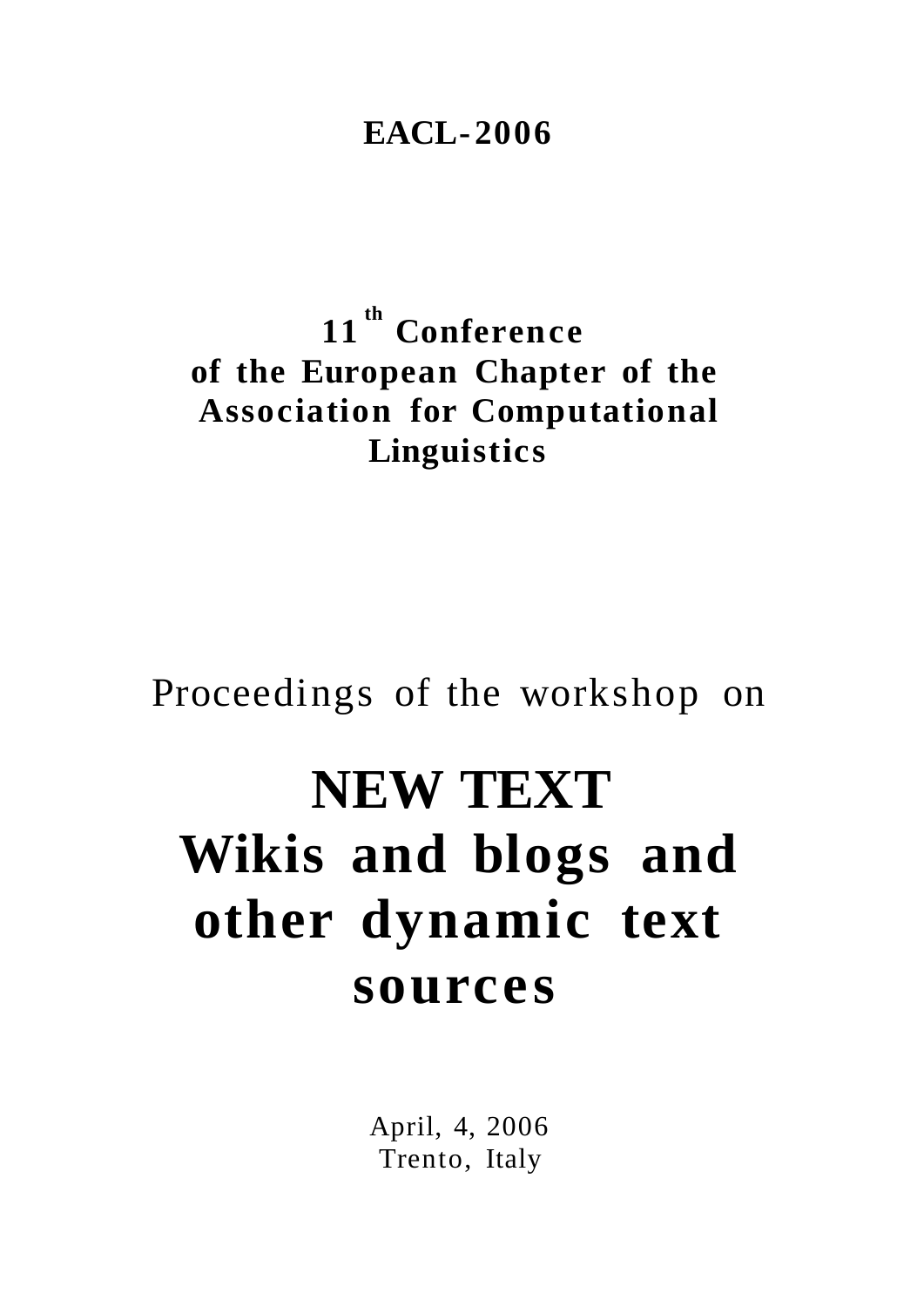The conference, the workshop and the tutorials are sponsored by:



Center for the Evaluation of Language and Communication Technologies

Celct c/o BIC, Via dei Solteri, 38 38100 Trento, Italy http://www.celct.it







Xerox Research Centre Europe 6 Chemin de Maupertuis 38240 Meylan, France http://www.xrce.xerox.com

CELI s.r.l. Corso Moncalieri, 21 10131 Torino, Italy http://www.celi.it

Thales 45 rue de Villiers 92526 Neuilly-sur-Seine Cedex, France http://www.thalesgroup.com



© April 2006, Association for Computational Linguistics

Order copies of ACL proceedings from: Priscilla Rasmussen, Association for Computational Linguistics (ACL), 3 Landmark Center, East Stroudsburg, PA 18301 USA

Phone +1-570-476-8006  $Fax +1-570-476-0860$ E-mail: acl@aclweb.org On-line order form: http://www.aclweb.org/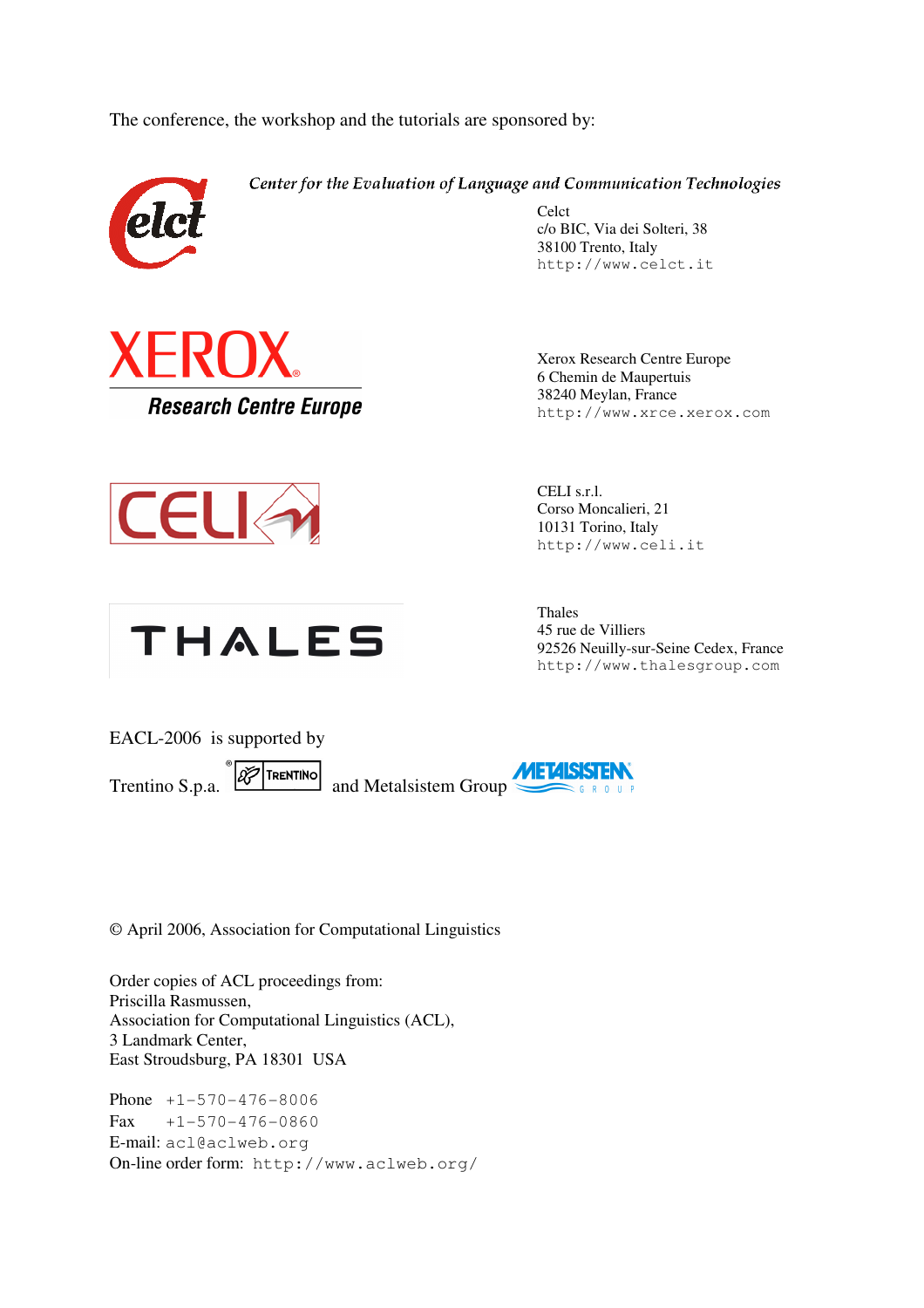#### Preface

New types of text sources, multi-lingual, with numerous cooperating or even adversarial authors and little or no editorial control are one effect of the recently dramatically lowered publication threshold. Many contain linguistic items or features classically associated with spoken language — combining the high interactivity of dialogue with the low bandwidth of written text and with the multicasting capabilities of digital communication.

New material published today most noticeably includes  $b\log \frac{m}{n}$  a genre that has evolved from diaries, logbooks, commentaries, columns, and editorials into a multi-faceted and networked churn of text with widely ranging viewpoints and perspectives and varying application and ambition on the part of the creator. One of the most noticeable charateristics of the blog genre is its opinionated nature and its timeliness. Blog texts are often ill-edited and hastily cobbled together in a language reminiscent of brief notes, spoken asides, or short letters, rather than of essays or newsprint. This, at any rate, is the public perception.

Another emergent genre is that of the wiki, a shared workspace for many more or less equal participants: wiki texts are written and edited by open teams of authors. The best known application of the wiki is the *wikipedia* — closely patterned on a classic text genre, that of the encyclopedia; other applications include e.g. project management or creative text authoring. In contrast to blogs, wikis (especially the wikipedia applications) tend to have high ambitions as regards factual correctness, persistence, editorial quality, and trustworthiness.

Bridging the two are genres such as discussion boards, web fora, and mailing lists.

Let us call these various new types of text (or indeed other modes of linguistic communication) collectively NEW TEXT. This workshop is intended to discuss the analysis and application of new text, formulate research measures that are crying out to be taken, discuss which methodological steps are obsoleted, and which babies can be saved from the bath water.

#### Challenge questions

NEW TEXT provides a number of research issues, immediately obvious questions, and tentative applications for our research fields:

- 1. New possibilities for the philologically inclined: How does new text cast new light on human communicative behaviour? This includes question on style and genre: the characteristics of new text and relations to traditional media. Do blogs in fact resemble spoken language in any important way? Do wikis hold up their promise of qualitative information dissemination? How has research in textuality, discourse and linguistic behaviour been hindered by reliance on well-edited and well-groomed data sets? Or, in more positive words: what advances can we expect, either in terms of application or in terms of understanding human behaviour, by the new data sources available to us now?
- 2. New challenges for building text analysis tools how are the today's algorithms portable to new text? This includes questions on multilinguality,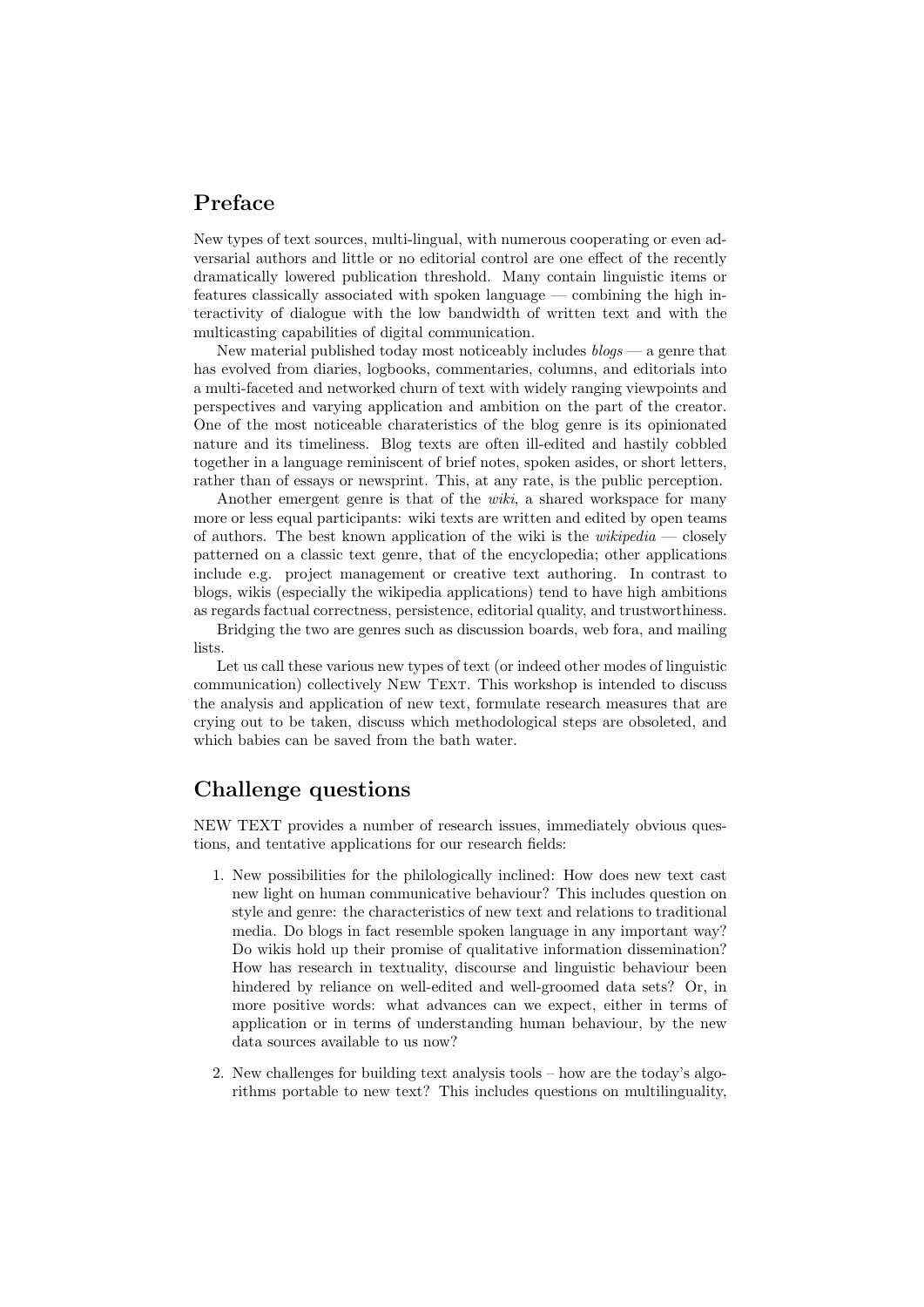code-switching, register variation, and formality melange apparent in new text.

- 3. New challenges for evaluation methodologies for information access systems:
	- Can new text, with dynamic information sources and streams of variable quality and impact be plugged into relevance-oriented evaluation frameworks without revising the target notion of text relevance?
	- Some new texts have high social impact; some sink without a trace: some have high import in tightly knit circles and communities. Traditional media have sales figures, citation indices, and distribution analyses. How can the impact of new texts be analyzed?
	- $\bullet$  New texts have variable perceived intellectual status and quality  $$ how can it be measured and predicted?
- 4. New opportunities for new services e.g. linking different types of text in dynamic and interactive sessions of information refinement and elaboration.
- 5. How new is "new"? Didn't we use to have new text before? What is the difference between "new" and "old", really?

#### Welcome!

Welcome to the workshop! Please join in the discussion!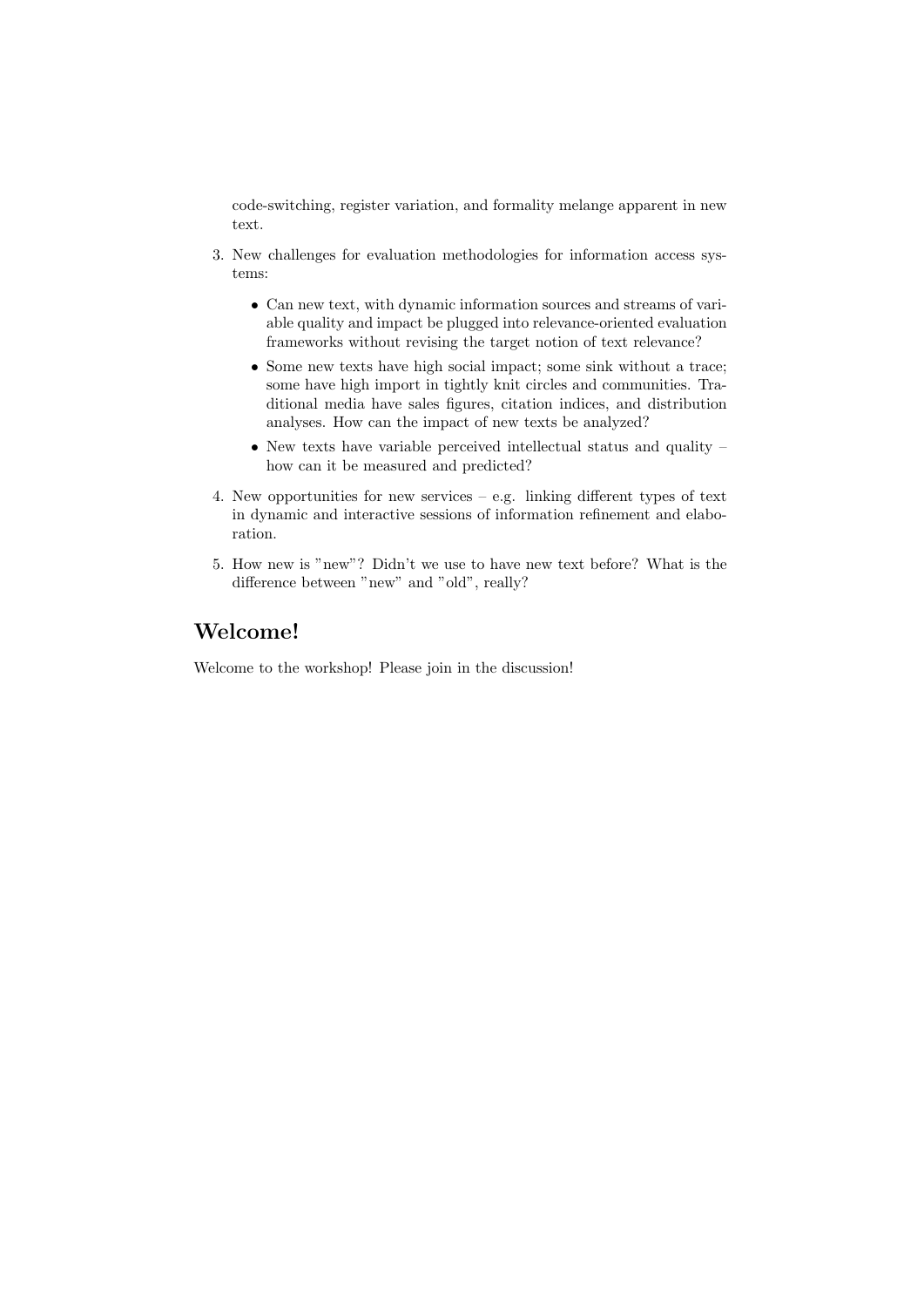## **Organizers**

• Jussi Karlgren, SICS, Stockholm

### Reviewers

- Shlomo Argamon, Illinois Institute of Technology, Chicago, IL
- Paul Clough, University of Sheffield
- Bjrn Gambck, SICS, Stockholm
- Michael Gamon, Microsoft, Redmond
- Julio Gonzalo, UNED, Madrid
- Gilad Mishne, University of Amsterdam
- Fredrik Olsson, SICS, Stockholm
- Martin Svensson, SICS, Stockholm
- zlem Uzuner, MIT, Cambridge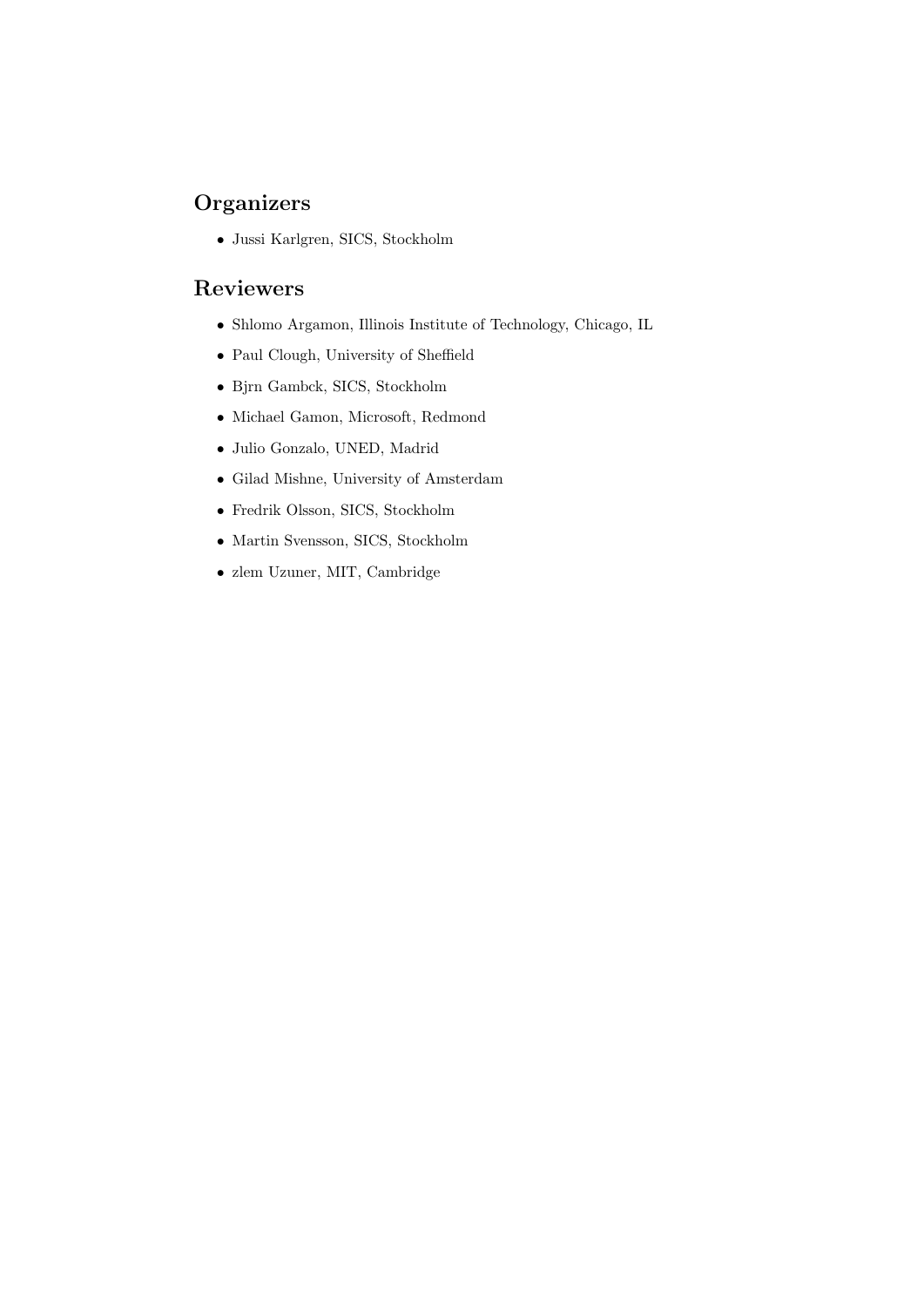# Workshop Program

## Tuesday, April 4

| $9:00 - 10:30$  | Session: Usage and the character of the net                                            |
|-----------------|----------------------------------------------------------------------------------------|
| $9:00 - 9:10$   | Welcome                                                                                |
|                 | Jussi Karlgren                                                                         |
| $9:10 - 9:40$   | Text Linkage in the Wiki Medium - A Comparative Study                                  |
|                 | Alexander Mehler                                                                       |
| $9:40 - 9:50$   | Errors in wikis                                                                        |
|                 | Ann Copestake                                                                          |
| $9:50 - 10:30$  | Discussion on quality, trust and authority                                             |
| $10:30 - 11:00$ | <b>Italian Coffee</b>                                                                  |
| $11:00 - 12:30$ | Session: Data                                                                          |
| $11:00 - 11:20$ | Linguistic features of Italian blogs: literary language                                |
|                 | Mirko Tavosanis                                                                        |
| $11:20 - 11:40$ | An analysis of Wikipedia digital writing                                               |
|                 | Antonella Elia                                                                         |
| $11:40 - 12:00$ | Learning to Recognize Blogs: A Preliminary Exploration                                 |
|                 | Erik Elgersma, Maarten de Rijke                                                        |
| $12:00 - 12:30$ | Discussion on style                                                                    |
| $12:30 - 14:30$ | Italian lunch                                                                          |
| $14:30 - 16:00$ | <b>Session: Experiments</b>                                                            |
| $14:30 - 14:45$ | Interpreting Genre Evolution on the Web                                                |
|                 | Marina Santini                                                                         |
| $14:45 - 15:00$ | Novelle, a collaborative open source writing tool software                             |
|                 | Federico Gobbo, Michele Chinosi, Massimiliano Pepe                                     |
| $15:00 - 15:15$ | Anomaly Detecting within Dynamic Chinese Chat Text                                     |
|                 | Yunqing Xia, Kam-Fai Wong                                                              |
| $15:15 - 15:30$ | A proposal to automatically build and maintain gazetteers for Named Entity Recognition |
|                 | Antonio Toral, Rafael Muoz                                                             |
| $15:30 - 16:00$ | Finding Similar Sentences across Multiple Languages in Wikipedia                       |
|                 | Sisay Fissaha Adafre, Maarten de Rijke                                                 |
| $16:00 - 16:30$ | Italian Coffee                                                                         |
| $16:30 - 18:00$ | Winding Up                                                                             |
| $16:30 - 16:40$ | Multilingual interactive experiments with Flickr                                       |
| $16:40 - 17:00$ | Paul D Clough, Julio Gonzales, Jussi Karlgren<br>Discussion on Common task             |
|                 | Discussion on Resources                                                                |
| $17:00 - 17:30$ |                                                                                        |
| $17:30 - 18:00$ | Planning ahead: Continuing the discussion: How, Where, In what form?                   |